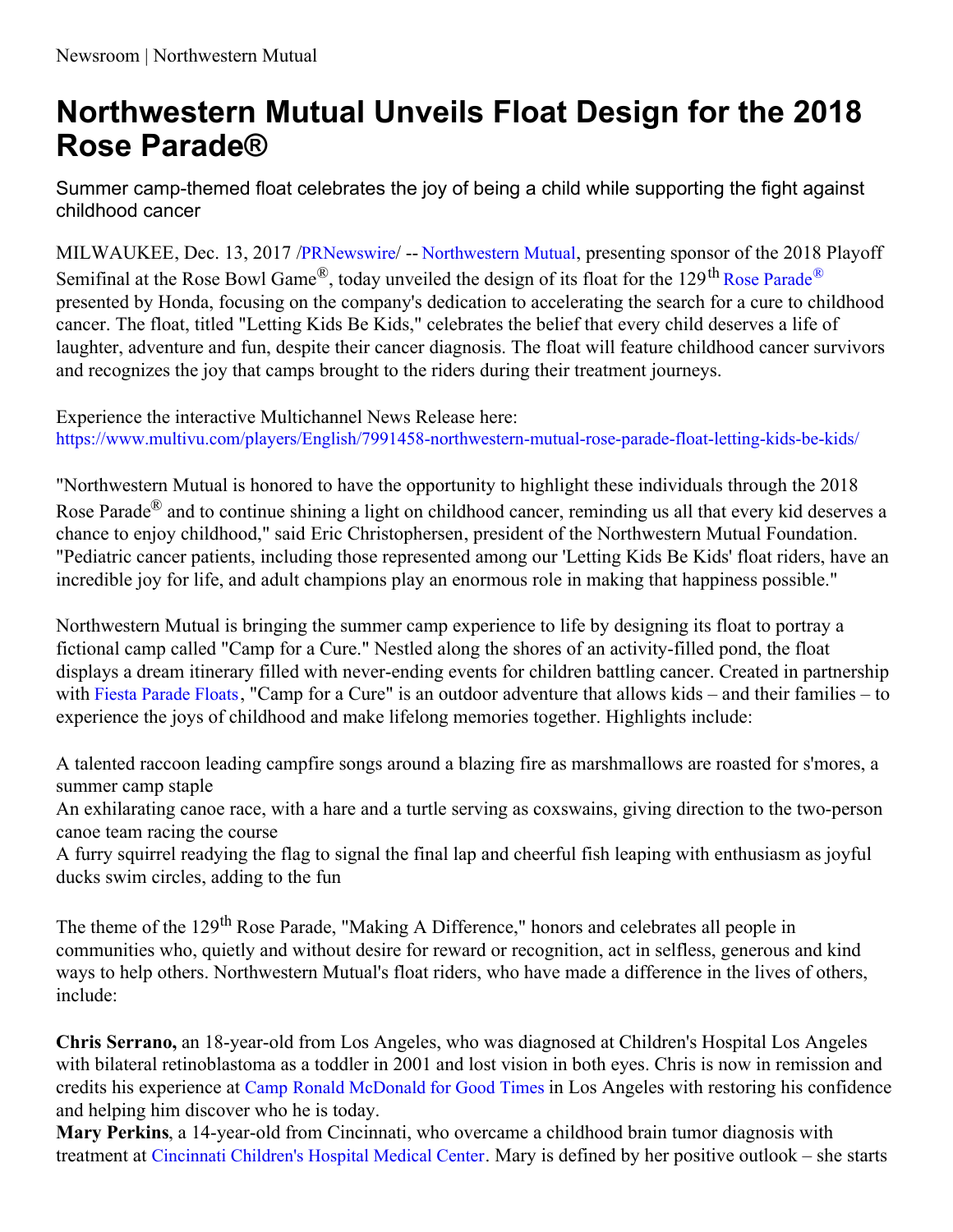every school day with a new joke – and her love of [NjoyItAll](https://www.cincinnatichildrens.org/service/c/cancer-blood/patients/camp) Camp, which helped keep her optimistic during extended treatment.

**Bennett Unger**, a [13-year-old](https://urldefense.proofpoint.com/v2/url?u=https-3A__www.chw.org_&d=DwMFaQ&c=oBIBfyrVf5fVcKOfTTdY_d7WoqYVCfQW6jezwvkj5jg&r=laF022iOfuc6kzwIANw_W5wrIwVXkCERbjMV12FBr0yzpJb8CBXIIPGRHr3IUKTe&m=PETWrUepiCL-4Z7mYLLgcSAgCZUtkXobIa2IEQWdfBY&s=DFI8QjaZV79BocAT9cv45OtS3X8_kya8kFnjCfYzGrE&e=) leukemia survivor from Milwaukee who was treated at Children's Hospital Wisconsin. Bennett loves the outdoors and attends [Camp](https://urldefense.proofpoint.com/v2/url?u=http-3A__camponestep.org_&d=DwMFaQ&c=oBIBfyrVf5fVcKOfTTdY_d7WoqYVCfQW6jezwvkj5jg&r=laF022iOfuc6kzwIANw_W5wrIwVXkCERbjMV12FBr0yzpJb8CBXIIPGRHr3IUKTe&m=PETWrUepiCL-4Z7mYLLgcSAgCZUtkXobIa2IEQWdfBY&s=ukjDgmJgULrb-jkv504XaOEXb-UUX05KuXWoIUv6hCM&e=) One Step programs, many of which are held in Wisconsin. Camp One Step has been an important part of Bennett's journey, as he came back from camp transformed with a new confidence and found a community of kids who understood his situation.

**Dr. ZoAnn Dreyer**, a pediatric oncologist at Texas Children's Cancer and Hematology Centers in Houston. As the medical director for Camp [Periwinkle](http://periwinklefoundation.org/what-we-do/camps/camp-periwinkle/), Dr. Dreyer assists children with cancer and their siblings during camp. She has attended the weeklong camp for 30 years, serving as the medical director for the last 25, and is also on the Board of Directors for The Periwinkle [Foundation](http://periwinklefoundation.org/).

**Scott Cohen**, an associate wealth management advisor at Northwestern Mutual — West Los Angeles, who has volunteered with Camp Ronald [McDonald](https://rmhcsc.org/camp) for Good Times in Los Angeles for 10 years. Scott is passionate about giving kids the best experience possible and received Northwestern Mutual's 2017 Community Service Award, for which he received a \$30,000 grant for the camp.

Northwestern Mutual launched its [Childhood](https://media.nmfn.com/foundation/childhood-cancer.html) Cancer Program in 2012 and is celebrating five years of working to find cures, providing family and patient support and aiding those who struggle with the late-term effects of treatment. The program has contributed more than \$17 million with the help of its employees and financial representatives nationwide, and has funded more than 200,000 hours of research. Northwestern Mutual is continuing its commitment to impact childhood cancer by generating awareness and funds through its nonprofit partners, including camps nationwide.

## **About Northwestern Mutual Foundation**

The mission of the Northwestern Mutual Foundation is to improve the lives of children and families in need. The Foundation has given more than \$320 million since its inception in 1992 and is designed to create lasting impact in the communities where the company's employees and financial representatives live and work. We accomplish this by combining financial support, volunteerism, thought leadership and convening community partners to deliver the best outcomes. Our efforts are focused nationally on curing childhood cancer, and locally on education, neighborhoods and making our hometown of Milwaukee a great destination. Visit [Northwestern](https://foundation.northwesternmutual.com/) Mutual Foundation to learn more.

## **About Northwestern Mutual**

[Northwestern](https://www.northwesternmutual.com/) Mutual has been helping families and businesses achieve financial security for 160 years. Through a distinctive, whole-picture planning approach including both insurance and investments, we empower people to be financially confident so they can live life differently. We combine the expertise of our financial professionals with a personalized digital experience to help our clients navigate their financial lives every day. With \$250.4 billion in assets, \$28.2 billion in revenues, and more than \$1.6 trillion worth of life insurance protection in force, Northwestern Mutual delivers financial security to more than 4.4 million people who rely on us for life, disability income and long-term care insurance, annuities, brokerage and advisory services, trust services, and discretionary portfolio management solutions. The company holds more than \$100 billion of client assets as a part of its wealth management company and investment services. Northwestern Mutual ranks 97 on the 2017 FORTUNE 500 and is recognized by FORTUNE® as one of the "World's Most Admired" life insurance companies in 2017.

Northwestern Mutual is the marketing name for The Northwestern Mutual Life Insurance Company (NM), Milwaukee, WI (life and disability insurance, annuities, and life insurance with long-term care benefits) and its subsidiaries. Northwestern Mutual and its subsidiaries offer a comprehensive approach to financial security solutions including: life insurance, long-term care insurance, disability income insurance, annuities, life insurance with long-term care benefits, investment products, and advisory products and services. Subsidiaries include Northwestern Mutual Investment Services, LLC (NMIS) (securities), broker-